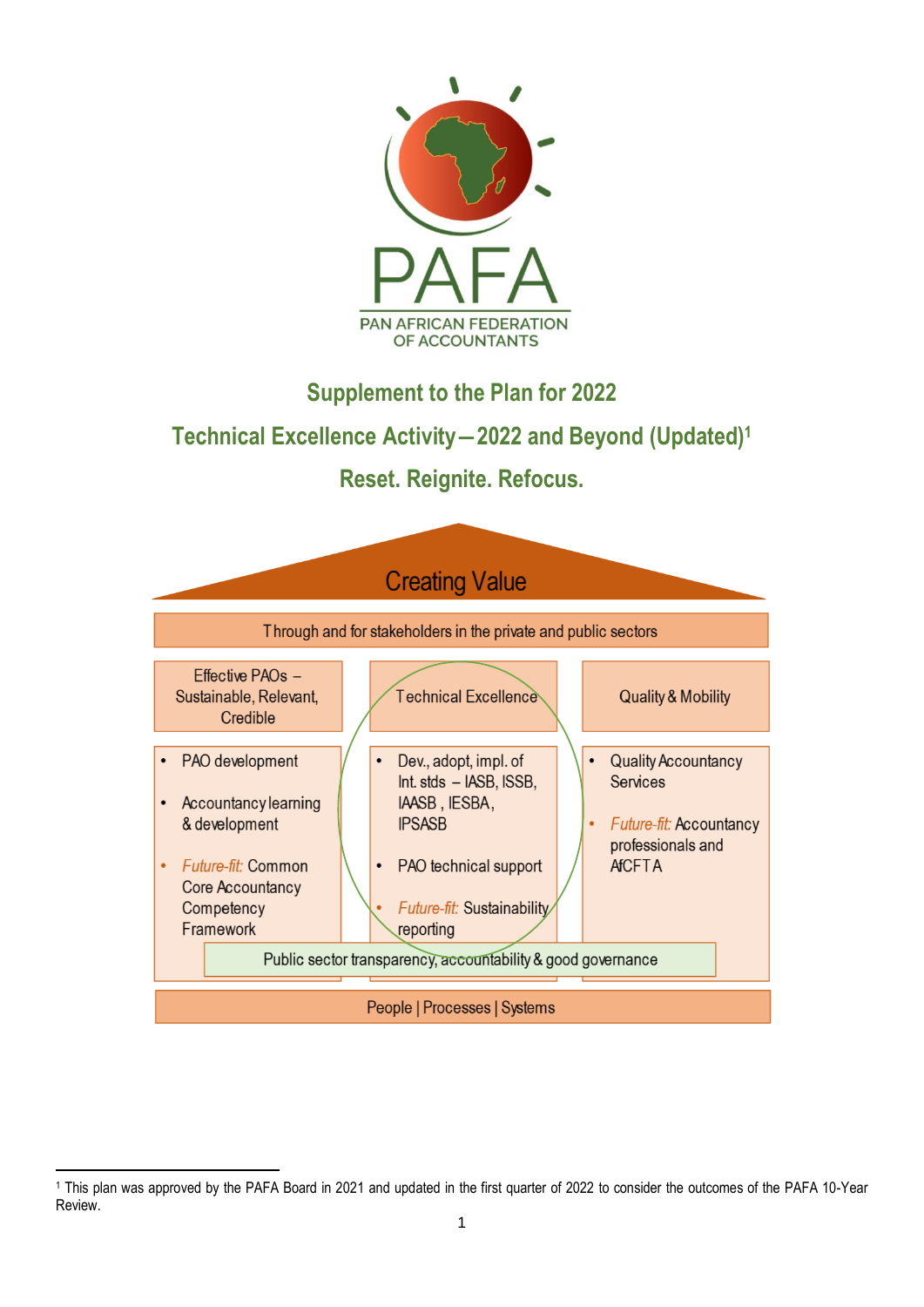This workplan demonstrates how PAFA will aim in 2022 and beyond to achieve the strategic objectives and implement the strategic actions through the established mechanisms set out below.

| <b>Strategic Objectives</b>                                                                      | <b>Strategic Actions</b>                                                                                                                                                                                                                                                                                                                                                                                                                                                                                                                                                                                                                                                                                                                                                                                                                                                                                                                                      | <b>Mechanisms</b>                                                                                                                                                                                                                                                                                                                                                                                                                                                                                                                                          |
|--------------------------------------------------------------------------------------------------|---------------------------------------------------------------------------------------------------------------------------------------------------------------------------------------------------------------------------------------------------------------------------------------------------------------------------------------------------------------------------------------------------------------------------------------------------------------------------------------------------------------------------------------------------------------------------------------------------------------------------------------------------------------------------------------------------------------------------------------------------------------------------------------------------------------------------------------------------------------------------------------------------------------------------------------------------------------|------------------------------------------------------------------------------------------------------------------------------------------------------------------------------------------------------------------------------------------------------------------------------------------------------------------------------------------------------------------------------------------------------------------------------------------------------------------------------------------------------------------------------------------------------------|
|                                                                                                  | Contribute to the development of the international<br>standards - IASB, ISSB, IAASB, IESBA, IPSASB <sup>2</sup> :<br>Advocate for international SSB membership from<br>Africa and engage with / support such members.<br>Participate in international consultations on topics<br>$\bullet$<br>relevant to Africa.                                                                                                                                                                                                                                                                                                                                                                                                                                                                                                                                                                                                                                             |                                                                                                                                                                                                                                                                                                                                                                                                                                                                                                                                                            |
| Promoting the<br>development,<br>adoption and<br>implementation of<br>international<br>standards | Facilitate the adoption and implementation of the<br>international standards - IASB, ISSB, IAASB, IESBA,<br>IPSASB <sup>5</sup> :<br>Create awareness of new and revised standards.<br>$\bullet$<br>Provide technical support to PAOs, including co-<br>$\bullet$<br>branded technical updates and deep dives on<br>topics relevant to Africa.<br>Advance the adoption and implementation of accrual-<br>International Public Sector Accounting<br>based<br>Standards (IPSAS) in Africa: <sup>6</sup><br>Influence the development of accrual-based<br>IPSAS.<br>Promote and support the adoption of the reform<br>٠<br>by governments.<br>Advance sustainability and integrated reporting in<br>Africa:<br>Promote and support the adoption of the reform<br>$\bullet$<br>by regulators.<br>Promote and support accountancy learning and<br>$\bullet$<br>development that include integrated thinking,<br>sustainability reporting and integrated reporting. | (Multi-stakeholder) Forum<br>to<br>Advance Technical Excellence in<br>Africa<br>Corporate<br>Value<br>Reporting<br><b>Technical Advisory Group</b><br>Audit<br>Ethics,<br>& Assurance<br><b>Technical Advisory Group</b><br>Public<br>Value<br>Management<br>$\bullet$<br>Technical Advisory Group <sup>3</sup><br>Africa<br>Integrated<br>Reporting<br>Council<br>Liaison relations with staff of the<br>$\bullet$<br>IASB, ISSB, IAASB, IESBA,<br>IPSASB <sup>4</sup> and IFAC, as well as the<br>Africa Forum of Independent<br><b>Audit Regulators</b> |

<sup>2</sup> Refer to the Public Value Management Activity Plan.

<sup>&</sup>lt;sup>3</sup> Refer to the Public Value Management Activity Plan.

<sup>4</sup> Refer to the Public Value Management Activity Plan.

<sup>5</sup> Refer to the Public Value Management Activity Plan.

<sup>&</sup>lt;sup>6</sup> Refer to the Public Value Management Activity Plan.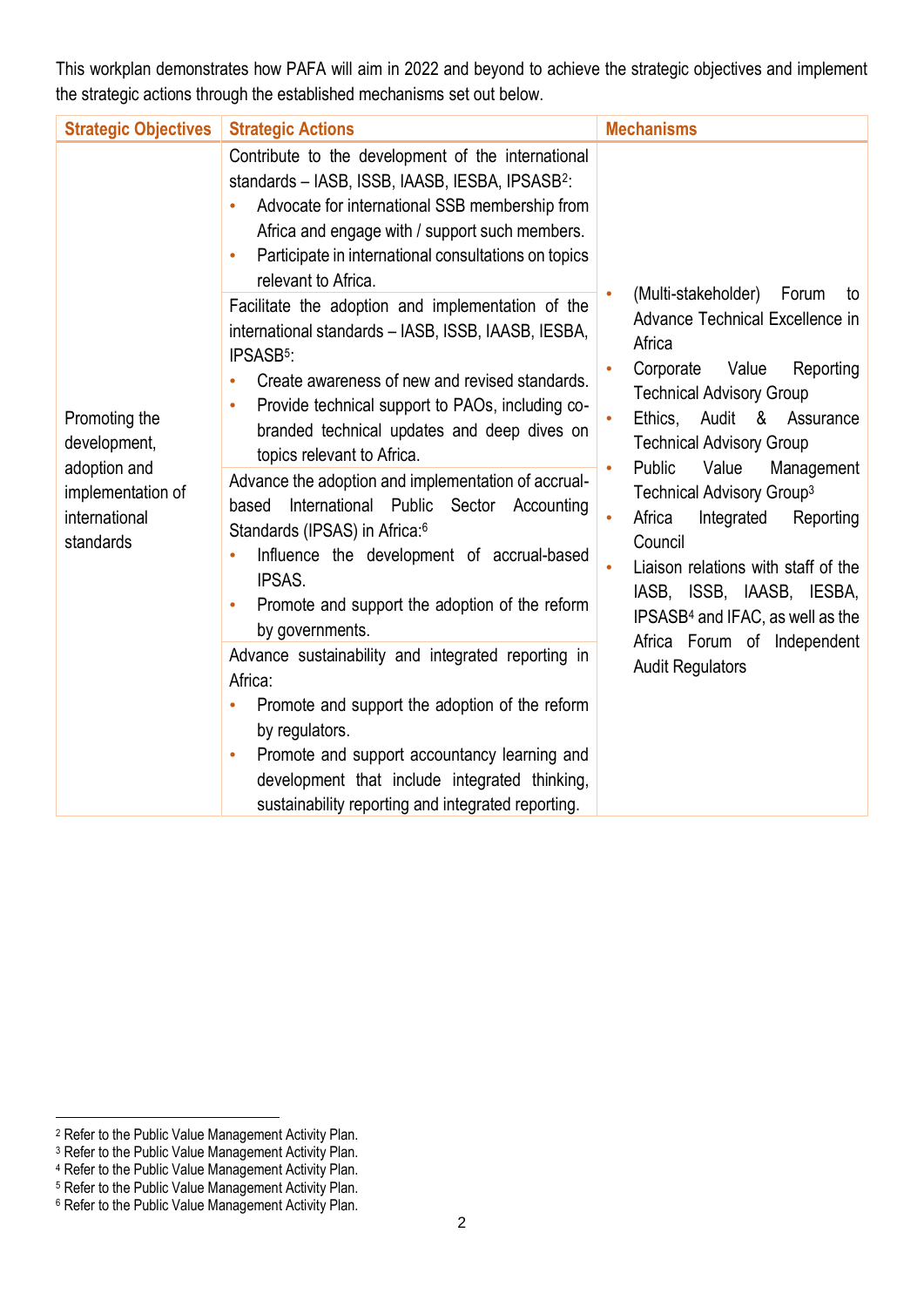| Background                          | The accountancy profession is anchored on international standards which serve as best practice on:                                                                                                                                                                                                                                                                                                                                                                                                                                                                                                                      |  |  |  |
|-------------------------------------|-------------------------------------------------------------------------------------------------------------------------------------------------------------------------------------------------------------------------------------------------------------------------------------------------------------------------------------------------------------------------------------------------------------------------------------------------------------------------------------------------------------------------------------------------------------------------------------------------------------------------|--|--|--|
|                                     | how to report on the activities of a business, from both a financial and non-financial perspective,<br>in a manner that is relevant, transparent and comparable;<br>how to provide assurance over this information; and<br>$\bullet$<br>how accountancy professionals should conduct themselves as guardians of this information.                                                                                                                                                                                                                                                                                       |  |  |  |
|                                     | To achieve the above and —ultimately—protect the public interest, widespread adoption of these standards<br>is necessary to ensure that all accountancy professionals are acting in a consistent manner. It is therefore<br>incumbent upon accountancy professionals to not only comply with the various standards but to also play<br>an active role in developing these standards. PAFA represents the voice of the accountancy profession in<br>Africa in international standard setting and achieves this with the support of Technical Advisory Groups<br>and the Forum to Advance Technical Excellence in Africa. |  |  |  |
| Impact we<br>sought to<br>achieve   | Improved reporting and transparency in the public and private sectors to enhance the efficient<br>allocation of resources and the growth prospects for countries<br>Improved reporting and transparency in the public and private sectors that contribute to increased FDI<br>$\bullet$<br>Enhanced trust in information used by investors and the capital markets (and public accounts<br>committees and development partners in the public sector)<br>Enhanced reporting and assurance on public and private sector value creation across the continent                                                               |  |  |  |
| Outcomes<br>we sought<br>to achieve | Increased participation of the accountancy profession in Africa in international standard setting.<br>$\bullet$<br>International standards that are developed with Africa in mind, thereby enhancing their adoption and<br>$\bullet$<br>implementation.<br>Adoption and implementation of the international standards across the continent.<br>$\bullet$<br>Consistent application of the international standards across the continent.<br>$\bullet$<br>PAOs that can support the technical needs of their members across all sectors.<br>٠<br>Accountancy professionals who:<br>٠                                      |  |  |  |
|                                     | Through their involvement in the development of the international standards, is committed to the<br>$\circ$<br>standards, advocate for their adoption, and support their implementation<br>Understand and appropriately apply the international standards in their day-to-day functions,<br>O<br>thereby contributing to quality information<br>Contribute to transparency, accountability and good governance in the public and private sectors<br>$\circ$                                                                                                                                                             |  |  |  |
| Planned<br>outputs                  | Coordinated efforts to raise awareness of developments in international standards<br>Coordinated efforts to solicit input into international standard setters' consultations<br>Submissions of responses to international standard setters' consultations that are representative of<br>$\bullet$<br>the wider PAFA membership / Africa<br>Advocacy and support for the adoption and implementation of the international standards most<br>$\bullet$<br>relevant to the accountancy profession in Africa                                                                                                                |  |  |  |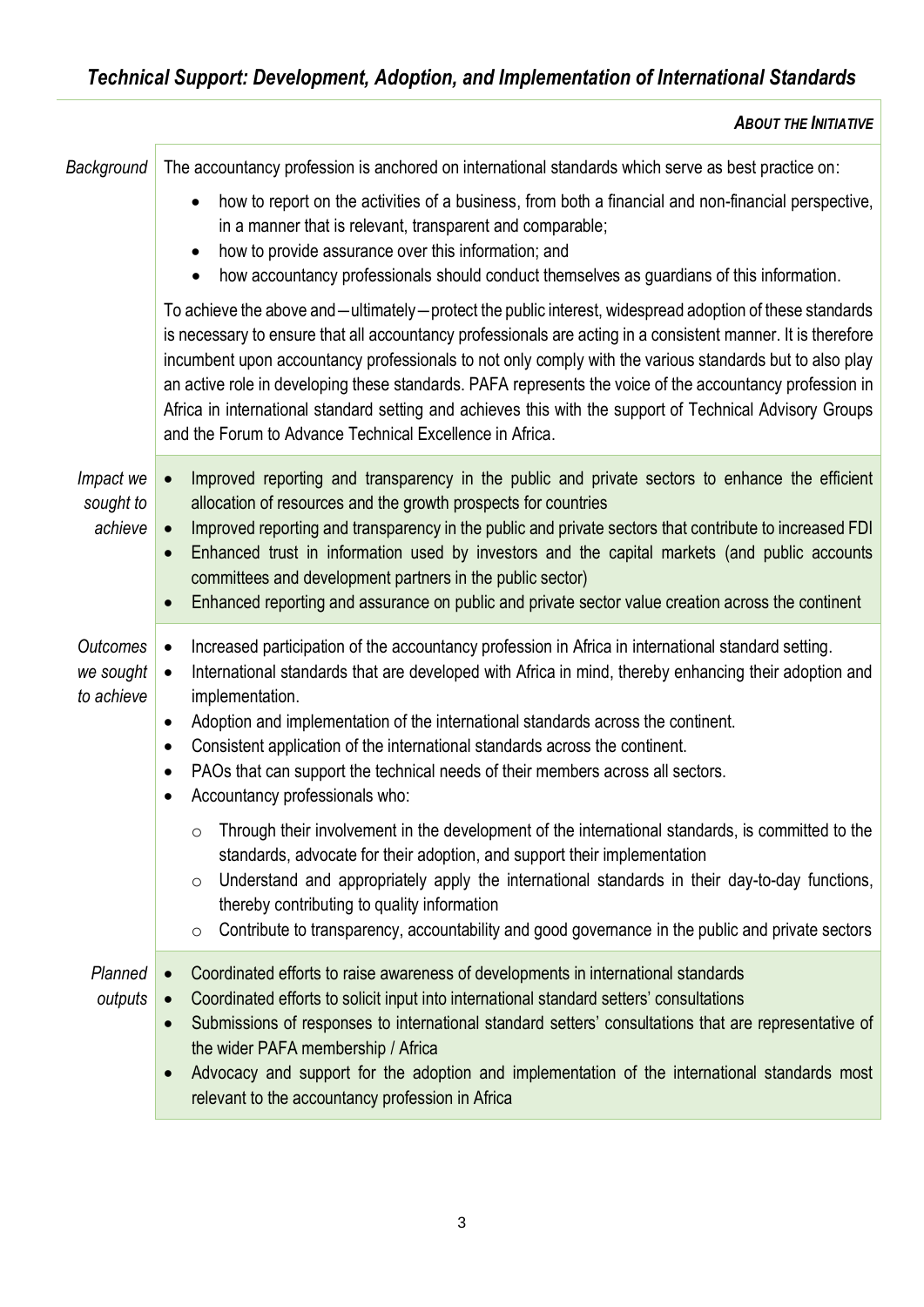## *PAFA'S ABILITY TO DELIVER*

| <b>SWOT</b>    | Weaknesses <sup>8</sup><br>Strengths <sup>7</sup>                                                                                                                                                                                                                                                                                                                                                                                                                                                               |                                                                                                                                                               |  |  |
|----------------|-----------------------------------------------------------------------------------------------------------------------------------------------------------------------------------------------------------------------------------------------------------------------------------------------------------------------------------------------------------------------------------------------------------------------------------------------------------------------------------------------------------------|---------------------------------------------------------------------------------------------------------------------------------------------------------------|--|--|
|                | <b>Brand recognition</b><br>$\bullet$<br>Reach across Africa<br>$\bullet$<br>Strong relationship with standard-setting board<br>$\bullet$<br>members and key stakeholders<br>Affiliates with global reach and quality resources<br>$\bullet$<br>interested in supporting PAFA<br>Ability to convene and influence<br>$\bullet$                                                                                                                                                                                  | Limited financial and human resources<br>Slow to market                                                                                                       |  |  |
|                | Threats <sup>10</sup><br>Opportunities <sup>9</sup>                                                                                                                                                                                                                                                                                                                                                                                                                                                             |                                                                                                                                                               |  |  |
|                | Strengthening transparency, accountability, and<br>$\bullet$<br>good governance<br>Enhancing relevance of PAOs to key stakeholders,<br>$\bullet$<br>i.e., businesses, governments, etc.<br>Enhancing the<br>relevance of<br>accountancy<br>$\bullet$<br>professionals in the market                                                                                                                                                                                                                             | PAOs have limited financial and human<br>$\bullet$<br>resources to participate in international<br>standard-setting processes<br>Disengaged PAOs<br>$\bullet$ |  |  |
| Potential      | Resistance or lack of PAO interest / resources / know-how to participate in international-standard<br>$\bullet$<br>setting processes<br>Lack of Africa representation on international standard-setting boards / international standard-setting<br>$\bullet$<br>boards not "hearing" the voice of Africa<br>Resistance to the adoption of the international standards<br>$\bullet$<br>Adopted international standards are not being implemented / low quality implementation of the<br>$\bullet$                |                                                                                                                                                               |  |  |
| risks          |                                                                                                                                                                                                                                                                                                                                                                                                                                                                                                                 |                                                                                                                                                               |  |  |
|                |                                                                                                                                                                                                                                                                                                                                                                                                                                                                                                                 |                                                                                                                                                               |  |  |
|                |                                                                                                                                                                                                                                                                                                                                                                                                                                                                                                                 |                                                                                                                                                               |  |  |
|                | international standards<br>Insufficient awareness of work of PAFA and therefore low participation in planned initiatives<br>$\bullet$                                                                                                                                                                                                                                                                                                                                                                           |                                                                                                                                                               |  |  |
|                | Lack of international standard-setting board / IFAC interest to partner with PAFA<br>$\bullet$                                                                                                                                                                                                                                                                                                                                                                                                                  |                                                                                                                                                               |  |  |
| Partners       | International standard-setting boards and their subgroups, i.e.:<br>International Accounting Standards Board (IASB)<br>$\circ$<br>International Sustainability Standards Board (ISSB)<br>$\circ$<br>International Audit and Assurance Standards Board (IAASB)<br>$\circ$<br>International Ethics Board for Accountants (IESBA)<br>$\circ$<br>International Public Sector Standards Board (IPSASB) <sup>11</sup><br>$\circ$<br>PAFA Members, Associates, and Affiliates<br>٠<br>Firms<br>$\bullet$<br>Regulators |                                                                                                                                                               |  |  |
| PAFA<br>groups | Corporate Value Reporting Technical Advisory Group (see Appendix A)<br>$\bullet$<br>Ethics, Audit and Assurance Technical Advisory Group (see Appendix B)                                                                                                                                                                                                                                                                                                                                                       |                                                                                                                                                               |  |  |

<sup>7</sup> Factors that contribute to the continued success of PAFA and assist in achieving its mission.

<sup>8</sup> Factors that hamper PAFA's success and growth and prevent it from achieving its mission and full potential.

<sup>9</sup> The environment within which PAFA operates offers opportunities. Which opportunities could PAFA harness to benefit its stakeholders?

<sup>&</sup>lt;sup>10</sup> Factors that exit in the external environment that are not within PAFA's control and pose risks to its stability and sustainability.

<sup>&</sup>lt;sup>11</sup> Refer to the Public Value Management Activity Plan.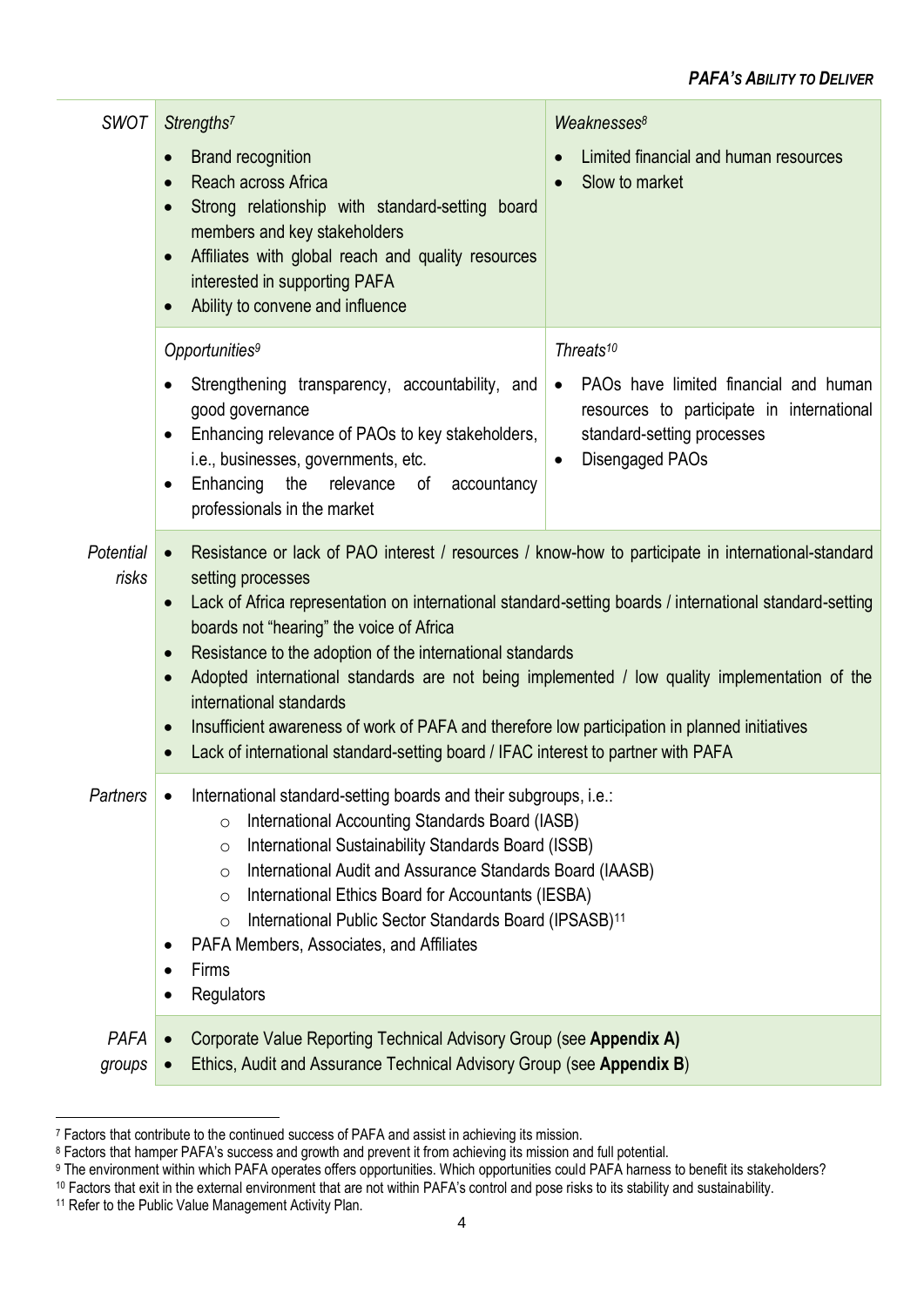|  |  |  | Public Value Management Technical Advisory Group <sup>12</sup> |  |  |  |
|--|--|--|----------------------------------------------------------------|--|--|--|
|--|--|--|----------------------------------------------------------------|--|--|--|

• Forum for the Advancement of Technical Excellence in Africa (see **Appendix C**)

## *PAFA'S PLANNED ACTIVITIES FOR 2022*

| Institution<br>building              | Establish Technical Advisory Groups and a Forum comprising international, regional, and national experts<br>to contribute to the development of an effective technical knowledge centre that can be harnessed to<br>contribute to the agendas and processes of the international standard-setting boards                                                                                                                                                                                                                            |  |
|--------------------------------------|-------------------------------------------------------------------------------------------------------------------------------------------------------------------------------------------------------------------------------------------------------------------------------------------------------------------------------------------------------------------------------------------------------------------------------------------------------------------------------------------------------------------------------------|--|
| Raising<br>awareness                 | Host international standard-setting board chairpersons, members, and staff at PAFA Technical<br>Events <sup>13</sup> to provide updates on developments<br>Harness the PAFA Webinar Series: International Consultations <sup>14</sup> to inform PAOs and their members<br>$\bullet$<br>and other key stakeholders of new pronouncements most relevant to the accountancy profession in<br>Africa and to seek their input                                                                                                            |  |
| Developing<br>/ sharing<br>knowledge | Host events <sup>15</sup> to inform PAOs and their members and other key stakeholders of new pronouncements<br>$\bullet$<br>most relevant to the accountancy profession in Africa<br>Issue the PAFA Technical Bulletin every second month to update members on developments in<br>international standard setting<br>Harness the new PAFA website to help PAOs and their members to navigate developments in<br>$\bullet$<br>international standard setting<br>Respond to consultations deemed most relevant and impactful to Africa |  |

<sup>12</sup> Refer to the Public Value Management Activity Plan.

<sup>13</sup> PAFA Member Organisations can co-brand these events with PAFA.

<sup>14</sup> PAFA Member Organisations can co-brand these events with PAFA.

<sup>15</sup> PAFA Member Organisations can co-brand these events with PAFA.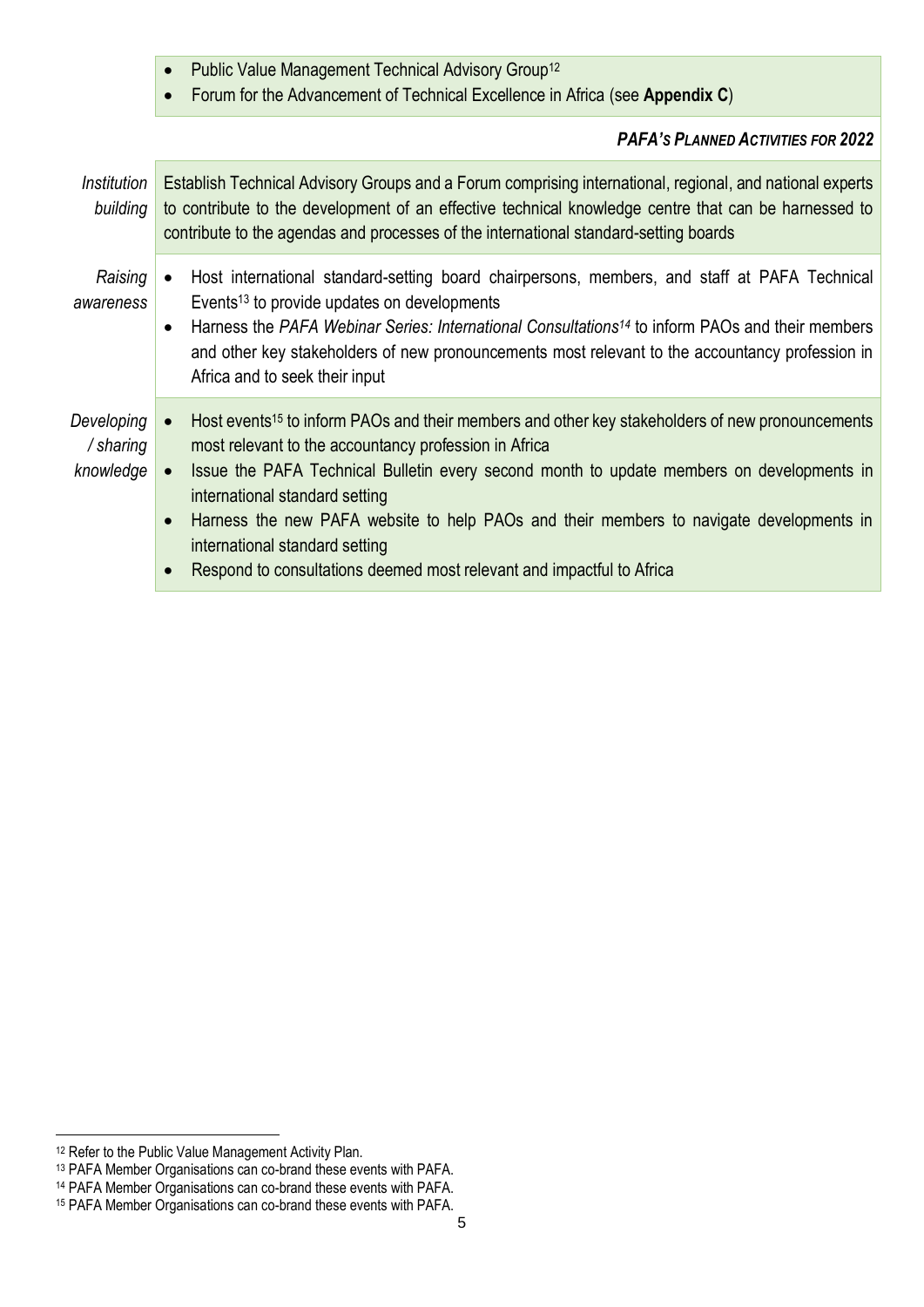# **Appendix A**

# **CORPORATE VALUE REPORTING TECHNICAL ADVISORY GROUP**

# **TERMS OF REFERENCE AND OPERATING PROCEDURES**

In 2021, the Secretariat developed a new approach to advancing technical excellence in Africa. This new approach includes the following mechanisms through which to implement PAFA's strategy as it relates to the development, adoption and implementation of international standards and best practices:

- **Corporate Value Reporting Technical Advisory Group**
- Ethics, Audit and Assurance Technical Advisory Group
- Public Value Management Technical Advisory Group
- Forum to Advance Technical Excellence in Africa (replacing the Technical Standard Setters Forum)

The Technical Advisory Groups, which are small groups made up of technical experts, are informed by and inform the Forum to Advance Technical Excellence in Africa, which is a larger group of PAFA stakeholders interested international standards and best practices.

As the CEO is accountable to the Board for the implementation of the strategy, the functionality of these mechanisms is overseen by the CEO.

#### **Purpose**

1. The purpose of the Corporate Value Reporting Technical Advisory Group (CVR\_TAG) is to support the Secretariat to implement PAFA's strategy as it relates to the development, adoption and implementation of international standards and best practices.

## **Responsibilities**

- 2. The CVR TAG is responsible for supporting the Secretariat—in the context of corporate value reporting and with primary focus on IFRS, IFRS for SMEs, and International Sustainability Reporting Standards—by:
	- 2.1. Drawing on input from the Forum to Advance Technical Excellence in Africa to:
		- a) Advise on the development of PAFA's strategy as it relates to the development, adoption and implementation of international standards and best practices.
		- b) Advise on and support the Secretariat's technical excellence activities to implement the strategy.
	- 2.2. Contributing to activities to create awareness, influence the development, or support the adoption and implementation of relevant pronouncements, including events and tools such as Frequently Asked Questions.
	- 2.3. Contributing to activities aimed at strengthening Africa's voices in relevant regional and international structures (including the IFRS Foundation structures and similar global bodies, e.g., the International Forum of Accounting Standard-Setters and the Emerging Economies Group of the International Accounting Standards Board) by:
		- a) Identifying ideal candidates to represent Africa in these structures.
		- b) Informing participation in these structures.
		- c) Contributing to consultations issued by these structures.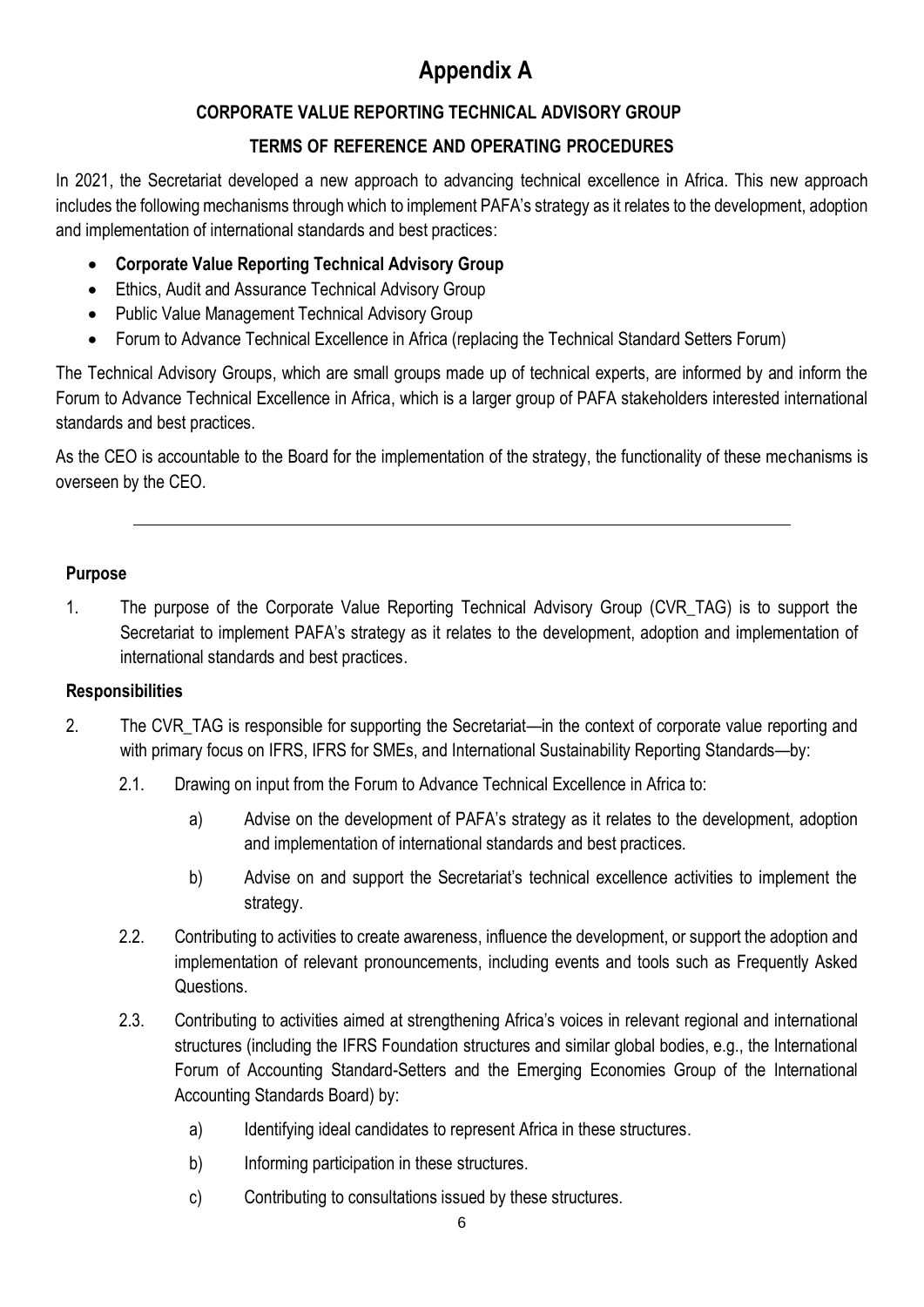2.4. Advising on thought leadership and research opportunities.

## **Composition and Membership**

- 3. The CVR\_TAG is comprised of not less than 5 members. Members have relevant expertise and experience and are well suited to fulfil the responsibilities set out above. Members are diverse and geographically balanced.
- 4. The Secretariat issues a call for nominations for membership on 1 July every year16. Such membership commences on 1 January in the following year.
- 5. Until such time as PAFA has established a Nominating Committee, the Technical Director and chairperson and deputy chairperson of the Forum to Advance Technical Excellence in Africa (Nominations Panel) consider the nominations and identify a chairperson and members for recommendation to the Board.

## **Term of Office**

- 6. The members serve for three years, renewable once<sup>17</sup>. The chairperson serves for three years, renewable once (irrespective of his/her service as member).
- 7. The Nominations Panel reviews the participation and contribution of individual members (with reference to their annual performance evaluations―see paragraph 9) along with the overall membership size and composition as a basis for membership renewal. Vacancies arise when a member's term comes to an end, the member resigns or—based on the Nomination Panel's assessment—is no longer able to commit, participate, or contribute at the expected level. Members who wish to resign does so in writing to the Technical Director.
- 8. Members promptly advise the Technical Director if their role and affiliation change.

## **Performance Evaluation**

9. The CVR TAG evaluates its performance annually in the spirit of continuous improvement. In addition, the chairperson evaluates the performance of the members, and the members evaluate the performance of the chairperson on an annual basis.

## **Periodic Review of the Terms of Reference**

10. These terms of reference will be reviewed in 2024 and thereafter every three years.

# **Transitional Arrangements**

- 11. To establish the CVR\_TAG, the Secretariat will issue a call for nominations for 2022 membership on 15 January 2022. The members will be selected and the CVR\_TAG established by 1 April 2022.
- 12. The first term of the members selected in 2022 will end on 31 December 2024. Their second term will be three years and staggered to ensure a one-third rotation every year. That is, one-third of the members will rotate off in 2025, 2026 and 2027. The Secretariat will issue a call for nominations for 2026 membership on 1 July 2025.
- 13. Any vacancies arising between 1 April 2022 and 1 July 2025 will be filled by the Secretariat reaching out to the PAFA Member Organisations. Nominations so received will be reviewed by the Nomination Panel and a recommendation made to the Board for approval. After 1 July 2025, such vacancies will be filled through the normal nominations process.

<sup>16</sup> See Transitional Arrangements.

<sup>17</sup> See Transitional Arrangements.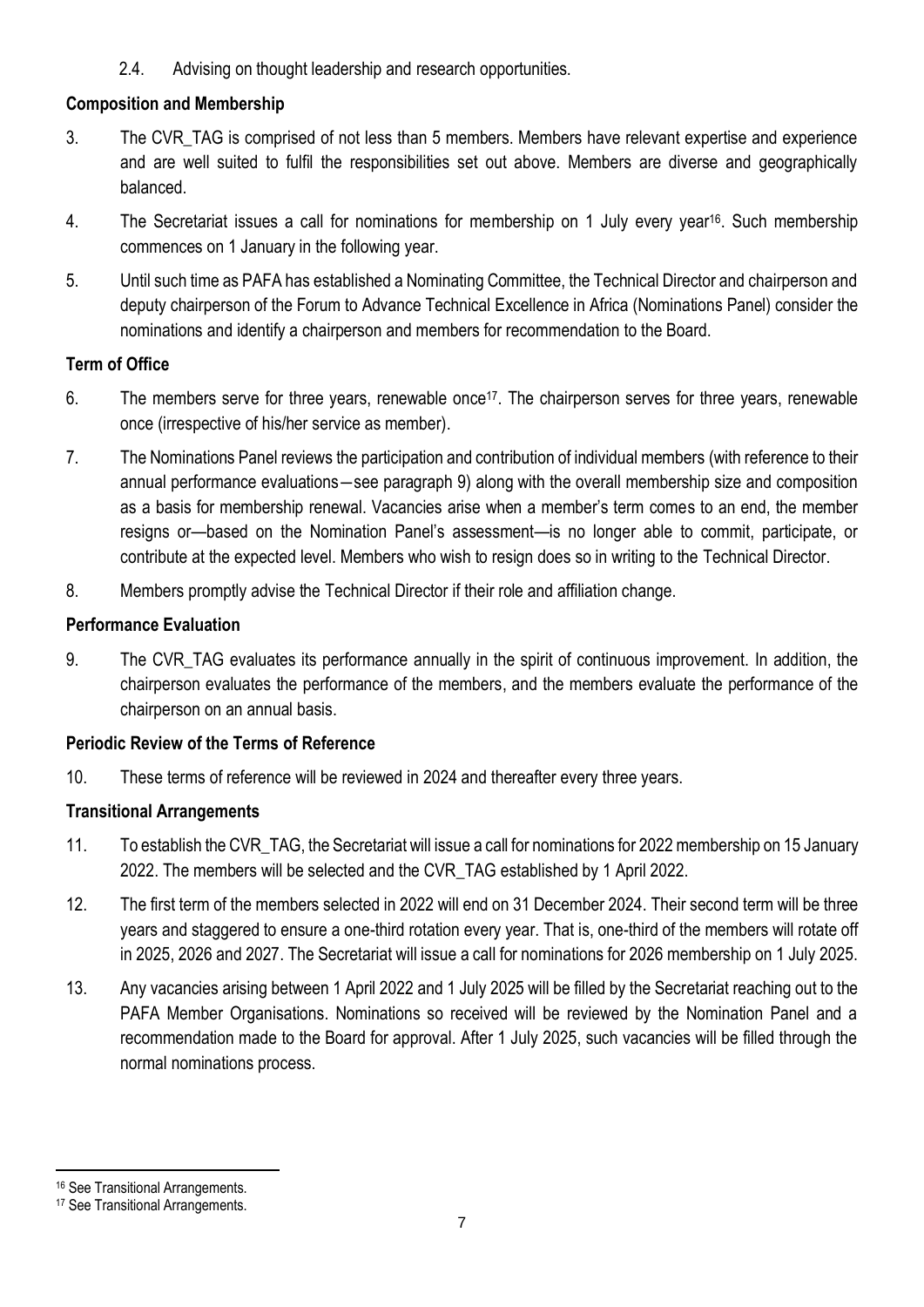#### **APPENDIX―OPERATING PROCEDURES**

#### **Meeting Procedures**

- 1. The number and format of (in-person or virtual) meetings are commensurate with the CVR\_TAG fulfilling its responsibilities. At a minimum, the CVR\_TAG meets once per year. Each meeting requires the presence of at least two-thirds of the members, either in person or virtual.
- 2. The CVR TAG chairperson convenes the meeting. In his/her absence, the members present elect another member to convene the meeting.
- 3. All members are expected to prepare for and participate in the deliberations at the meeting. Decisions will be made by consensus.
- 4. The Secretariat develops and distributes the agenda and material for each meeting at least two weeks in advance of the meeting. The Secretariat prepares brief notes indicating the names of those present and summarising key points or decisions made at the meeting.
- 5. The CVR\_TAG also engages between meetings as necessary to fulfil its responsibilities.

#### **External communication**

- 6. As ambassadors of PAFA, the members use their networks and communication channels to promote the technical excellence activities of PAFA.
- 7. The members provide the Secretariat with a short biography and photo to post on the website to communicate the credibility and accountability of the CVR\_TAG to stakeholders.

#### **Accountability**

8. The CEO reports progress regarding implementation of PAFA's strategy to the Board on a quarterly basis.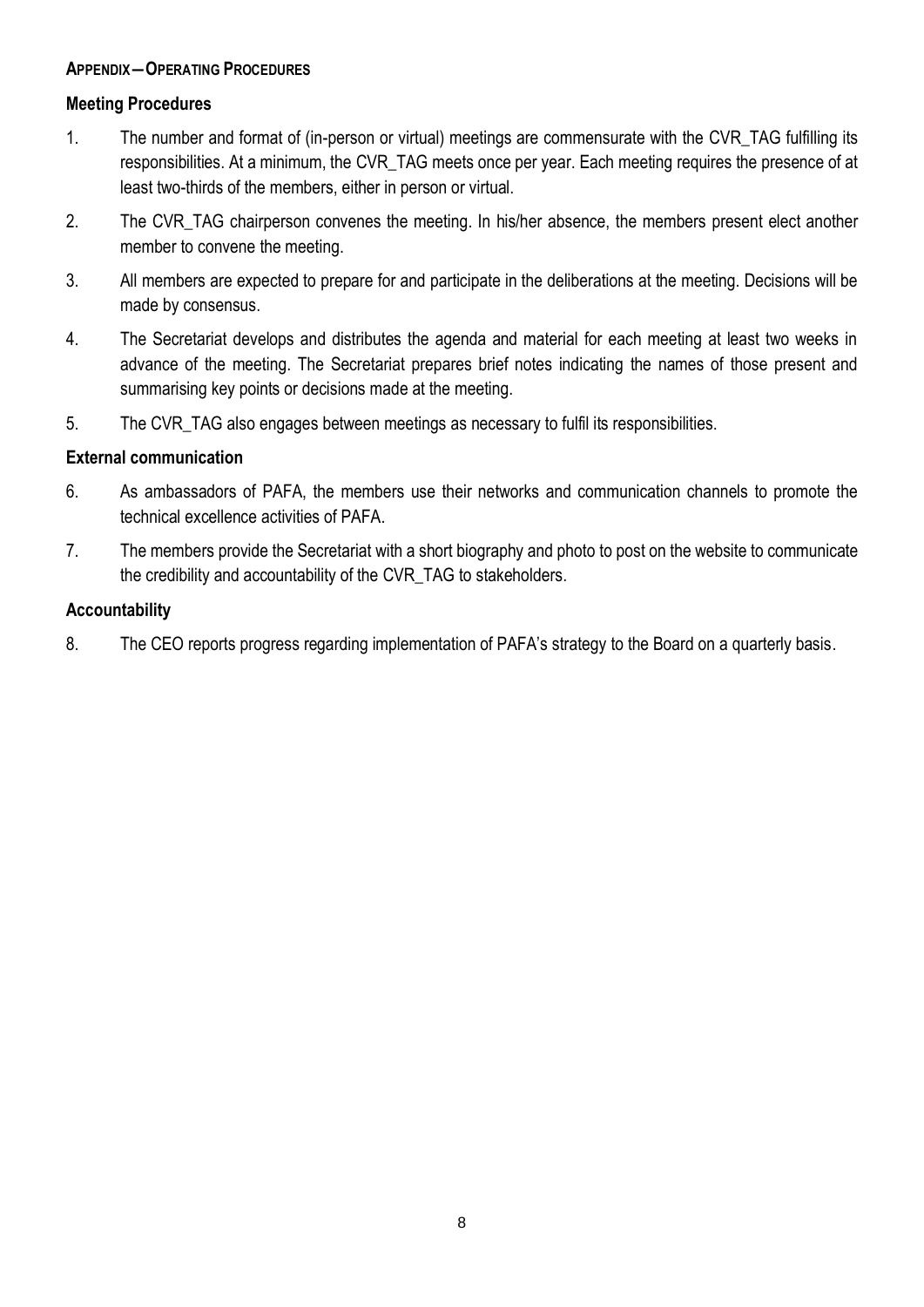# **Appendix B**

# **ETHICS, AUDIT & ASSURANCE TECHNICAL ADVISORY GROUP**

# **TERMS OF REFERENCE AND OPERATING PROCEDURES**

In 2021, the Secretariat developed a new approach to advancing technical excellence in Africa. This new approach includes the following mechanisms through which to implement PAFA's strategy as it relates to the development, adoption and implementation of international standards and best practices:

- Corporate Value Reporting Technical Advisory Group
- **Ethics, Audit & Assurance Technical Advisory Group**
- Public Value Management Technical Advisory Group
- Forum to Advance Technical Excellence in Africa (replacing the Technical Standard Setters Forum)

The Technical Advisory Groups, which are small groups made up of technical experts, are informed by and inform the Forum to Advance Technical Excellence in Africa, which is a larger group of PAFA stakeholders interested international standards and best practices.

As the CEO is accountable to the Board for the implementation of the strategy, the functionality of these mechanisms is overseen by the CEO.

## **Purpose**

1. The purpose of the Ethics, Audit & Assurance Technical Advisory Group (EAA\_TAG) is to support the Secretariat to implement PAFA's strategy as it relates to the development, adoption and implementation of international standards and best practices.

# **Responsibilities**

- 2. The EAA TAG is responsible for supporting the Secretariat—in the context of ethics, audit, and assurance with primary focus on the pronouncements of the International Ethics Standards Board for Accountants and International Auditing and Assurance Standards Board—by:
	- 2.1. Drawing on input from the Forum to Advance Technical Excellence in Africa to:
		- a) Advise on the development of PAFA's strategy as it relates to the development, adoption and implementation of international standards and best practices.
		- b) Advise on and support the Secretariat's technical excellence activities to implement the strategy.
	- 2.2. Contributing to activities to create awareness, influence the development, or support the adoption and implementation of relevant pronouncements, including events and tools such as Frequently Asked Questions.
	- 2.3. Contributing to activities aimed at strengthening Africa's voices in relevant regional and international structures by:
		- a) Identifying ideal candidates to represent Africa in these structures.
		- b) Informing participation in these structures.
		- c) Contributing to consultations issued by these structures.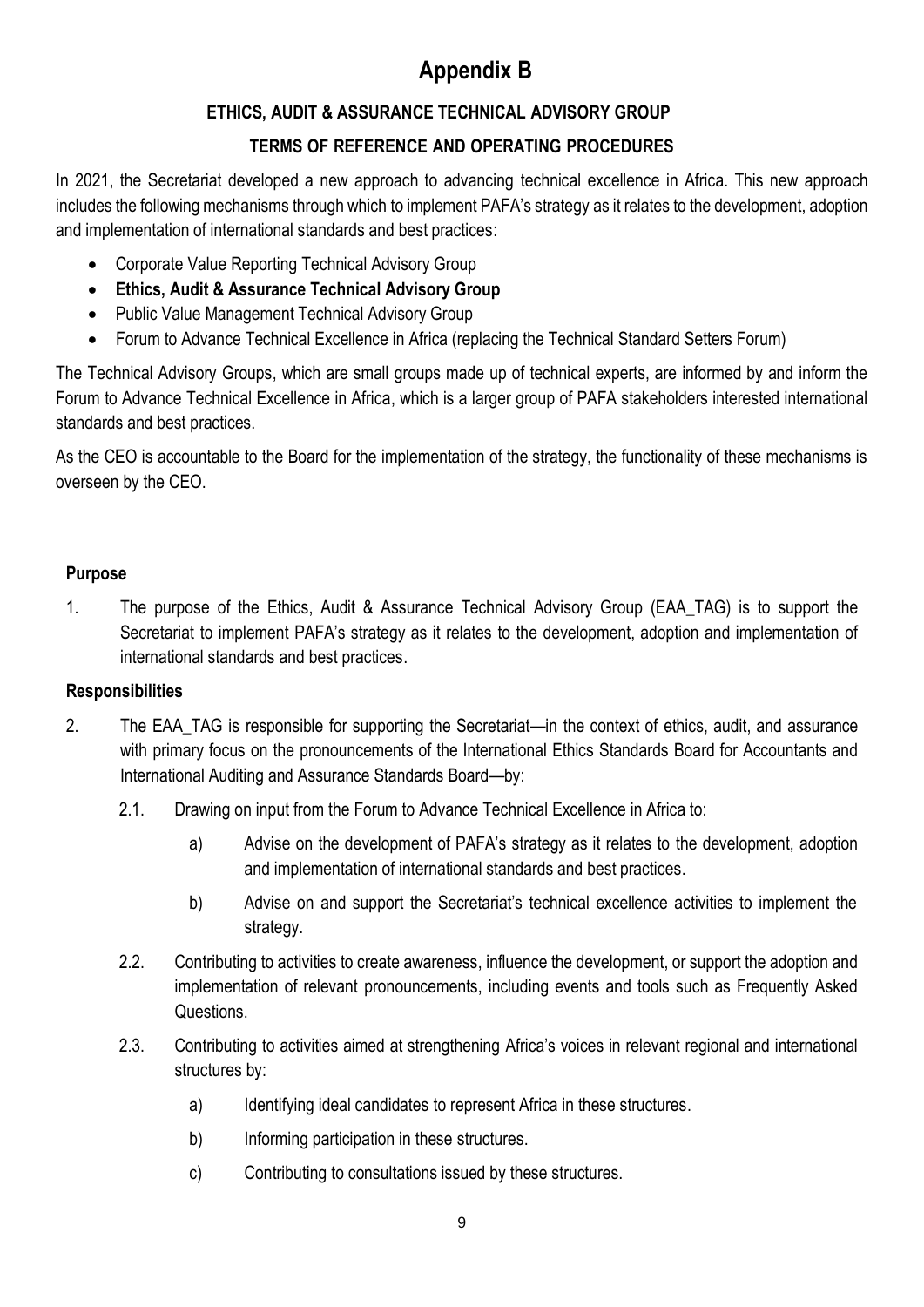2.4. Advising on thought leadership and research opportunities.

## **Composition and Membership**

- 3. The EAA\_TAG is comprised of not less than 5 members. Members have relevant expertise and experience and are well suited to fulfil the responsibilities set out above. Members are diverse and geographically balanced.
- 4. The Secretariat issues a call for nominations for membership on 1 July every year18. Such membership commences on 1 January in the following year.
- 5. Until such time as PAFA has established a Nominating Committee, the Technical Director and chairperson and deputy chairperson of the Forum to Advance Technical Excellence in Africa (Nominations Panel) consider the nominations and identify a chairperson and members for recommendation to the Board.

## **Term of Office**

- 6. The members serve for three years, renewable once<sup>19</sup>. The chairperson serves for three years, renewable once (irrespective of his/her service as member).
- 7. The Nominations Panel reviews the participation and contribution of individual members (with reference to their annual performance evaluations―see paragraph 9) along with the overall membership size and composition as a basis for membership renewal. Vacancies arise when a member's term comes to an end, the member resigns or—based on the Nomination Panel's assessment—is no longer able to commit, participate, or contribute at the expected level. Members who wish to resign does so in writing to the Technical Director.
- 8. Members promptly advise the Technical Director if their role and affiliation change.

## **Performance Evaluation**

9. The EAA\_TAG evaluates its performance annually in the spirit of continuous improvement. In addition, the chairperson evaluates the performance of the members, and the members evaluate the performance of the chairperson on an annual basis.

## **Periodic Review of the Terms of Reference**

10. These terms of reference will be reviewed in 2024 and thereafter every three years.

# **Transitional Arrangements**

- 11. To establish the EAA\_TAG, the Secretariat will issue a call for nominations for 2022 membership on 15 January 2022. The members will be selected and the EAA\_TAG established by 1 April 2022.
- 12. The first term of the members selected in 2022 will end on 31 December 2024. Their second term will be three years and staggered to ensure a one-third rotation every year. That is, one-third of the members will rotate off in 2025, 2026 and 2027. The Secretariat will issue a call for nominations for 2026 membership on 1 July 2025.
- 13. Any vacancies arising between 1 April 2022 and 1 July 2025 will be filled by the Secretariat reaching out to the PAFA Member Organisations. Nominations so received will be reviewed by the Nomination Panel and a recommendation made to the Board for approval. After 1 July 2025, such vacancies will be filled through the normal nominations process.

<sup>18</sup> See Transitional Arrangements.

<sup>19</sup> See Transitional Arrangements.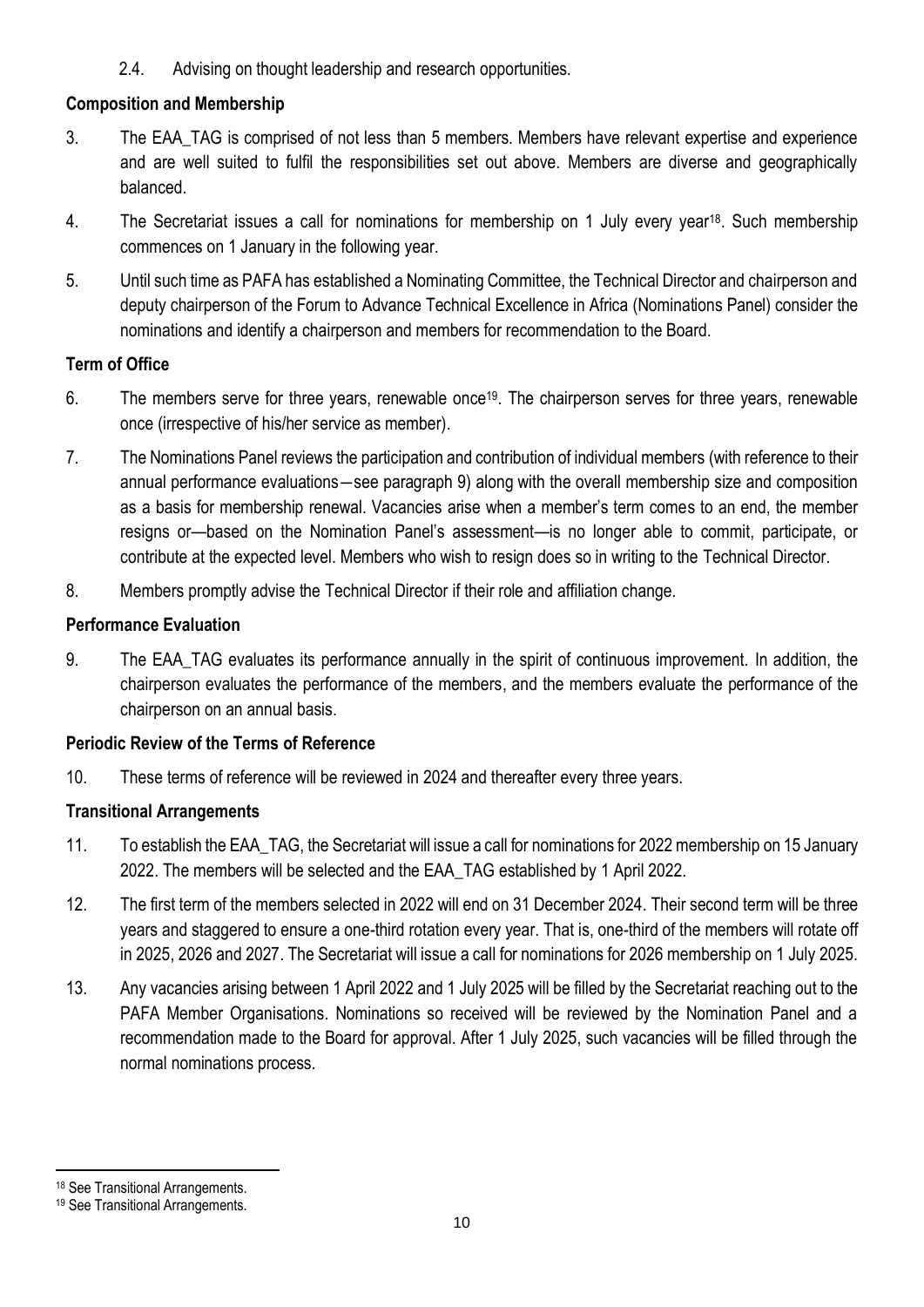#### **APPENDIX―OPERATING PROCEDURES**

#### **Meeting Procedures**

- 9. The number and format of (in-person or virtual) meetings are commensurate with the EAA\_TAG fulfilling its responsibilities. At a minimum, the EAA\_TAG meets once per year. Each meeting requires the presence of at least two-thirds of the members, either in person or virtual.
- 10. The EAA TAG chairperson convenes the meeting. In his/her absence, the members present elect another member to convene the meeting.
- 11. All members are expected to prepare for and participate in the deliberations at the meeting. Decisions will be made by consensus.
- 12. The Secretariat develops and distributes the agenda and material for each meeting at least two weeks in advance of the meeting. The Secretariat prepares brief notes indicating the names of those present and summarising key points or decisions made at the meeting.
- 13. The EAA TAG also engages between meetings as necessary to fulfil its responsibilities.

#### **External communication**

- 14. As ambassadors of PAFA, the members use their networks and communication channels to promote the technical excellence activities of PAFA.
- 15. The members provide the Secretariat with a short biography and photo to post on the website to communicate the credibility and accountability of the EAA\_TAG to stakeholders.

#### **Accountability**

16. The CEO reports progress regarding implementation of PAFA's strategy to the Board on a quarterly basis.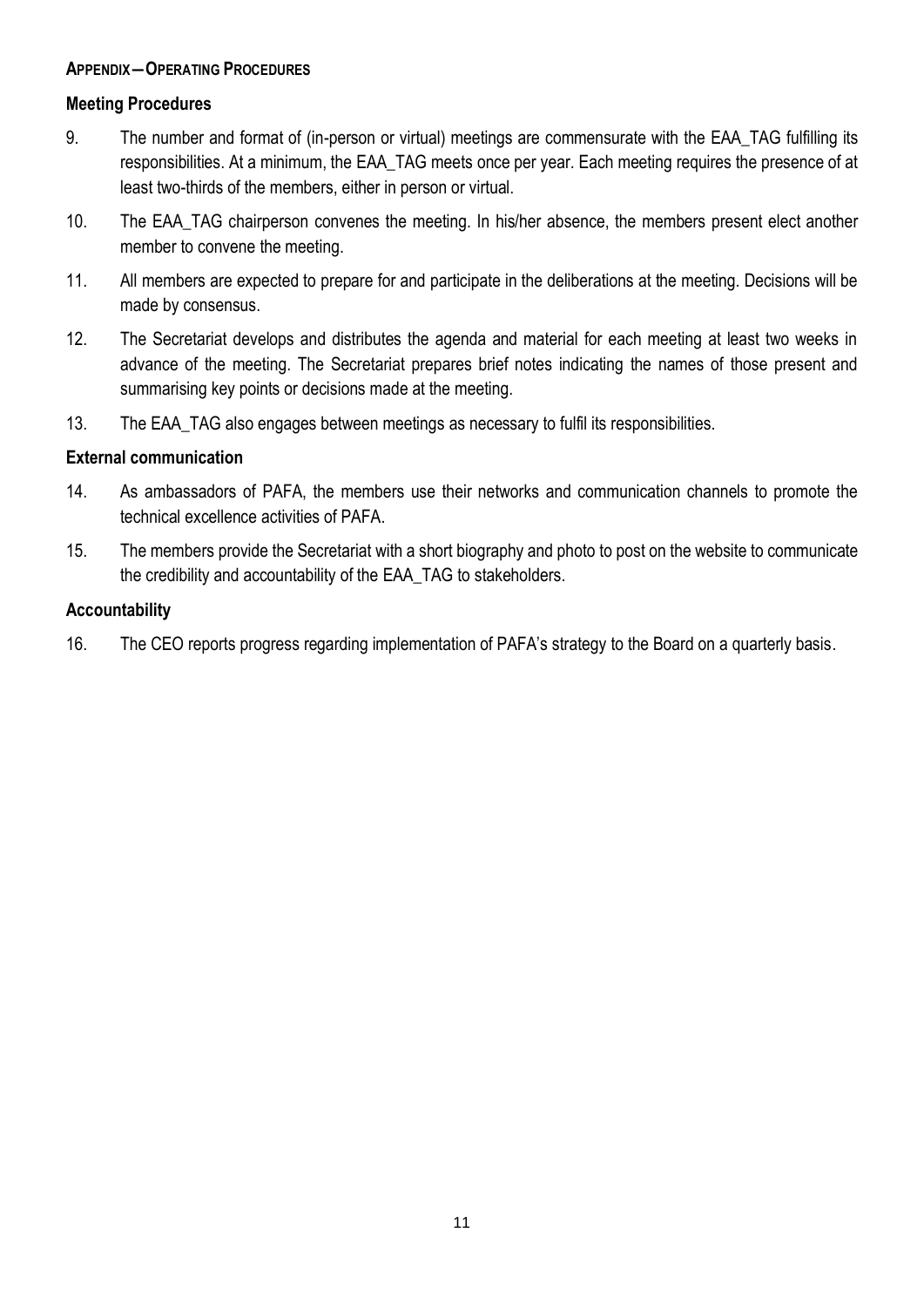# **Appendix C**

# **FORUM TO ADVANCE TECHNICAL EXCELLENCE IN AFRICA**

# **TERMS OF REFERENCE AND OPERATING PROCEDURES**

In 2021, the Secretariat developed a new approach to advancing technical excellence in Africa. This new approach includes the following mechanisms through which to implement PAFA's strategy as it relates to the development, adoption and implementation of international standards and best practices:

- Corporate Value Reporting Technical Advisory Group
- Ethics, Audit & Assurance Technical Advisory Group
- Public Value Management Technical Advisory Group
- **Forum to Advance Technical Excellence in Africa (replacing the Technical Standard Setters Forum)**

The Technical Advisory Groups, which are small groups made up of technical experts, are informed by and inform the Forum to Advance Technical Excellence in Africa, which is a larger group of PAFA stakeholders interested international standards and best practices.

As the CEO is accountable to the Board for the implementation of the strategy, the functionality of these mechanisms is overseen by the CEO.

## **Purpose**

1. The Forum to Advance Technical Excellence in Africa provides a platform for engagement and the exchange of knowledge and experience among a wide range of stakeholders interested in the development, adoption, and implementation of international standards and best practices in Africa.

## **Commitment**

- 2. Forum members are committed to:
	- 2.1. Engage with PAFA to advance the development, adoption, and implementation of the pronouncements of the following international standard-setting boards:
		- a) International Accounting Standards Board;
		- b) International Sustainability Standards Board;
		- c) International Ethics Standards Board for Accountants;
		- d) International Audit and Assurance Standards Board; and
		- e) International Public Sector Accounting Standards Board.
	- 2.2. Exchange knowledge and experience and facilitate capacity building in the adoption and implementation of the above pronouncements.
	- 2.3. Strengthen the participation and influence of the accountancy profession in Africa in international standard setting.

## **Membership**

- 3. The Forum has the following membership categories:
	- 3.1. PAFA Members and Associates
	- 3.2. Official standard-setting bodies from any Africa jurisdiction